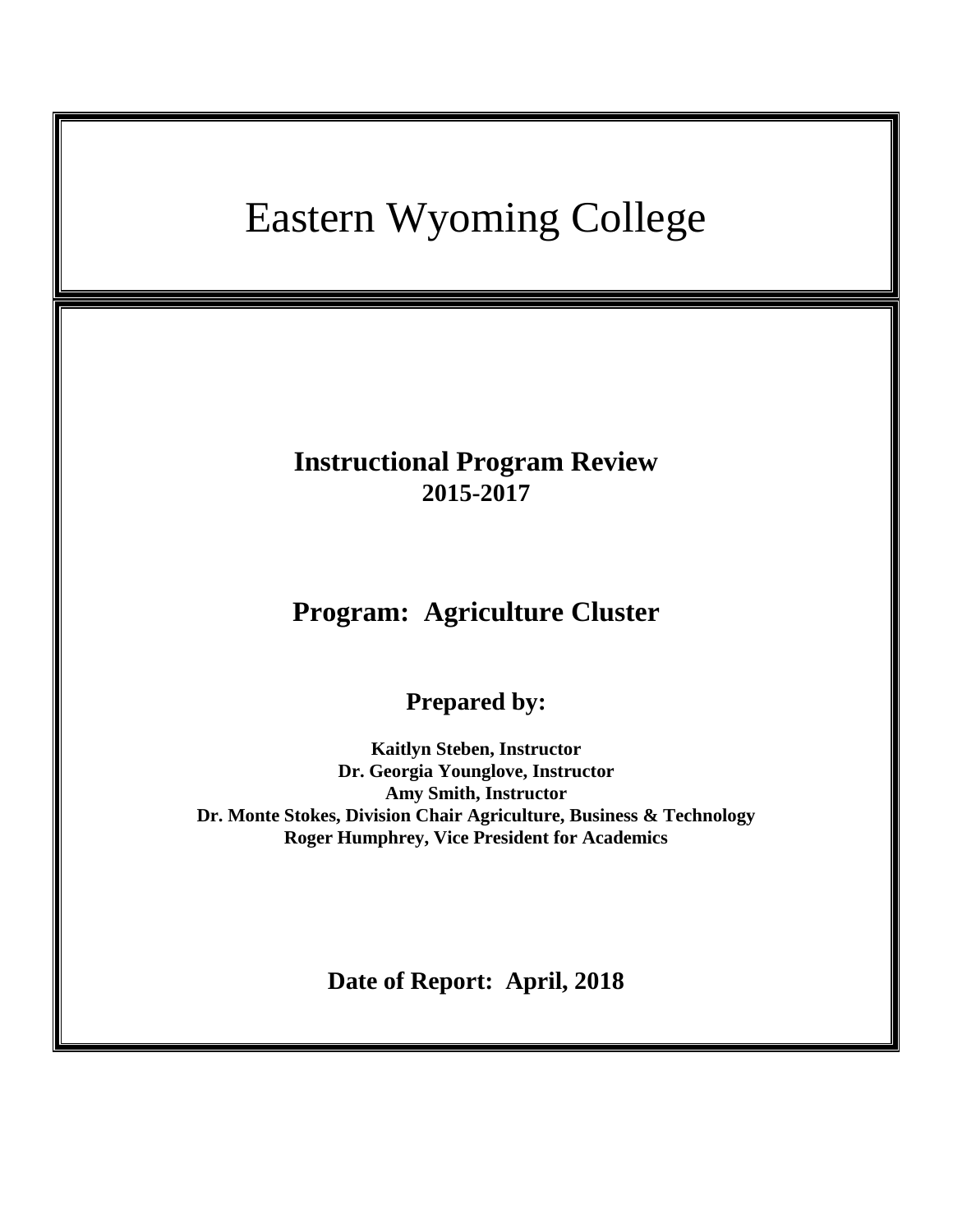# **EASTERN WYOMING COLLEGE Instructional Program Review**

**Program Name**: Agriculture Cluster

### **Part I: Statistical Data from the past three years:**

|                                  | 2014-2015 | 2015-2016 | 2016-2017 | 5-Year  |
|----------------------------------|-----------|-----------|-----------|---------|
|                                  |           |           |           | Average |
| <b>Annualized FTE Enrollment</b> | 74        | 65.8      | 62.9      | 65.9    |
| <b>Annualized FTE Faculty</b>    | 5.1       | 5.9       | 5.6       | 5.3     |
| # Students                       | 78        | 70        | 85        | 73.8    |
| # Graduated                      | 25        |           | フフ        | 19.6    |

 $FTE = Full-time equivalent$ 

Modes of Delivery:<br> $\boxed{\text{X}}$  online

 $compressed video$   $X \mid face-to-face$ 

## **Advisory Committee Members and Title or Role:**

| <b>Steve Feagler</b>    | <b>First State Bank</b>                             |
|-------------------------|-----------------------------------------------------|
| <b>Jason Groene</b>     | Torrington High School Ag teacher/FFA Advisor       |
| <b>Kelly Groene</b>     | <b>Local Business owner</b>                         |
| Dewey Hageman           | Ag Business                                         |
| Dave Hansen             | Bank Ag loan officer                                |
| Dan Keener              | <b>WESTCO</b>                                       |
| <b>Wheaton Kremke</b>   | Ag loan officer                                     |
| <b>Christine Miller</b> | Miller Feedlot                                      |
| Ron Miller              | retired manager of Horizon West (Case IH)           |
| <b>Matt Moore</b>       | Cattle buyer Cargill Meat Solutions                 |
| <b>Brent Mullock</b>    | Bank Ag loan officer                                |
| <b>Ross Newman</b>      | Ag producer and County Commissioner                 |
| Bob Pedulla             | Scottsbluff, NE, High School Ag teacher/FFA Advisor |
| Dixie Roth              | Ag producer                                         |
| <b>Shay Shimic</b>      | Ag Business, adjunct instructor                     |
| Ty Steben               | Ag Business, adjunct instructor                     |
| <b>Rick Vonburg</b>     | Former Ag educator, EWC Division Chair              |
| Dr. Darrell Wilkes      | Ag Business owner, adjunct instructor               |

## **Community Partners or Internships:**

The Eastern Wyoming College Agriculture Program collaborates and has developed working relationships with numerous producers, businesses, and institutions throughout our region. Local agriculture business and financial institutions continuously assist in helping students gain handson experience. In the 2017 and 2018 the animal science instructors worked with the University of Wyoming Cooperative Extension to teach laboratories for ANSC 1009 via Zoom. The Ag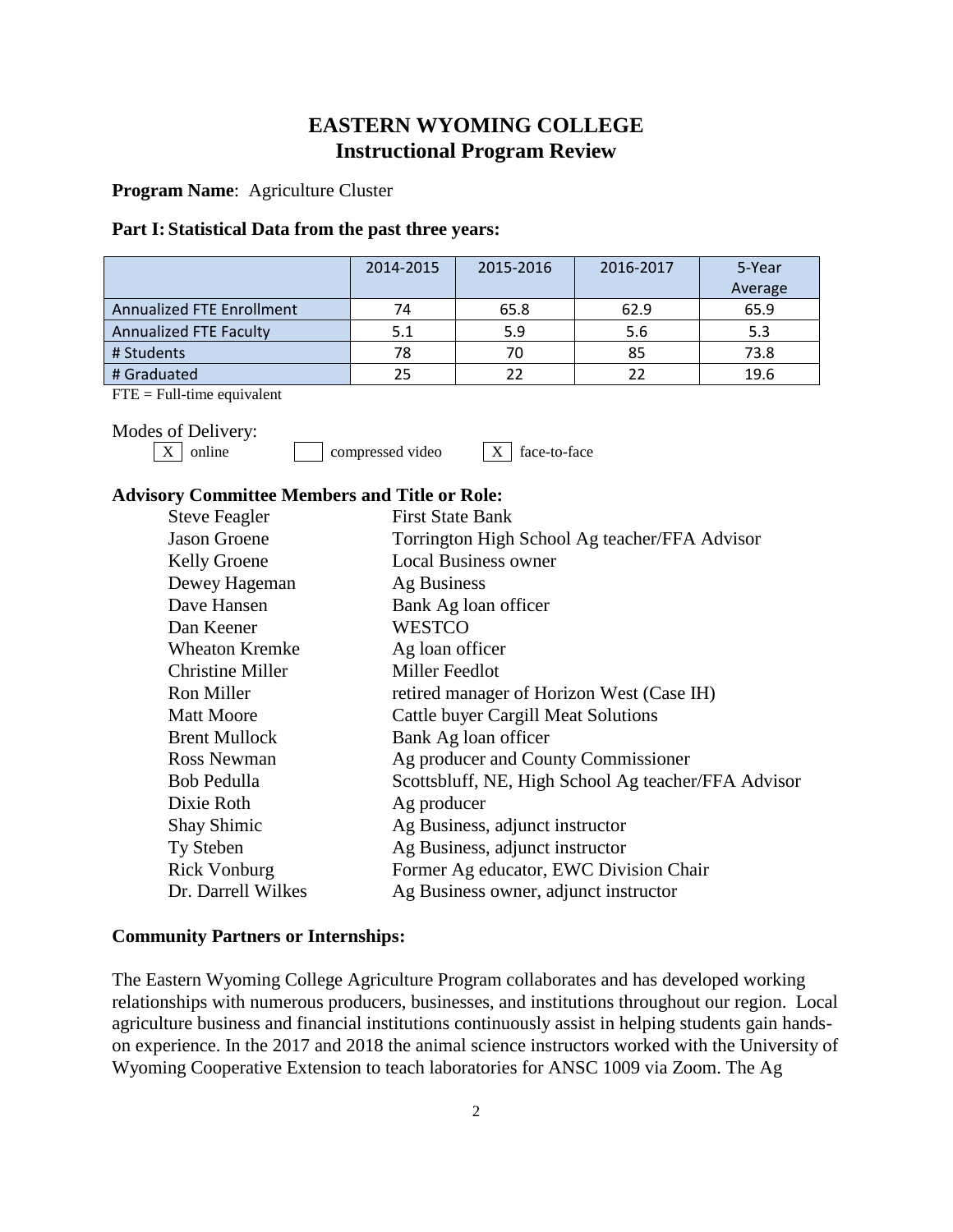Program helped place 4 interns to SAREC in Lingle as well as several to local agriculture businesses. The following is a list of some of additional partnership and/or internship locations:

| University of Wyoming Extension                      | Brown $& Co., Inc$          |
|------------------------------------------------------|-----------------------------|
| <b>Cherry Creek Angus</b>                            | <b>Lippincott Feeding</b>   |
| <b>M Lazy Heart Ranch</b>                            | Jeff Chapman Family         |
| <b>Bartlett Appraising</b>                           | Al & Kay McKee              |
| Little Chena Cattle Co.                              | <b>Hoffman Farms</b>        |
| Patti & Steve Griffith                               | Z & W Mill                  |
| Pinnacle Bank                                        | <b>SS Livestock</b>         |
| <b>Steben Farms</b>                                  | <b>Yorges Farms</b>         |
| Stokes Land & Livestock                              | Westco                      |
| <b>Hitchcock Performance Horses</b>                  | Matt Moore, Cargill         |
| Wyoming Game & Fish                                  | <b>Torrington Livestock</b> |
| <b>Platte Valley Bank</b>                            | Pinnacle Bank USDA          |
| <b>Shepard Farms</b>                                 | Marker Ag                   |
| Downer Farms                                         | Hughes Ranch                |
| Last Chance Horse Co.                                | <b>JMB</b> Feeders          |
| <b>Bomgaars</b>                                      | Rawhide Fence Co.           |
| Wyoming Vocational Agricultural Teachers Association |                             |
|                                                      |                             |

## **Revisions in Curriculum since Last Review:**

During this period the Ag faculty has added several new programs of study. One change was to add an Equine Science option to the AS in Agribusiness and Sciences. We also added Agriculture Communications to this degree option. Another exciting program that was added as a pilot program was a one-year certificate and AAS in Precision Agriculture. We also did some mapping and reordered what semester certain classes were offered to better match the University of Wyoming. These changes have been sent to UW for them to evaluate and approve for 2 plus 2 agreements with them and will be implemented as soon as the paper work is complete. These include: Animal Science Production, Agroecology, Ag Business, Equine Science, and Agriculture Communications.

#### **Part II Narrative Analysis**

## **Description of Community Need**

The Eastern Wyoming College service area leads the state in almost every category of livestock and crop production. These producers and the Ag businesses that support them need qualified employees. We worked with Simplot, Westco, and Panhandle Coop to find out how we could best fill their need for qualified employees and in return they wrote letters of support for an EDA grant to help pay for the ATEC building. We have made several changes in our curriculum in regards to their requests.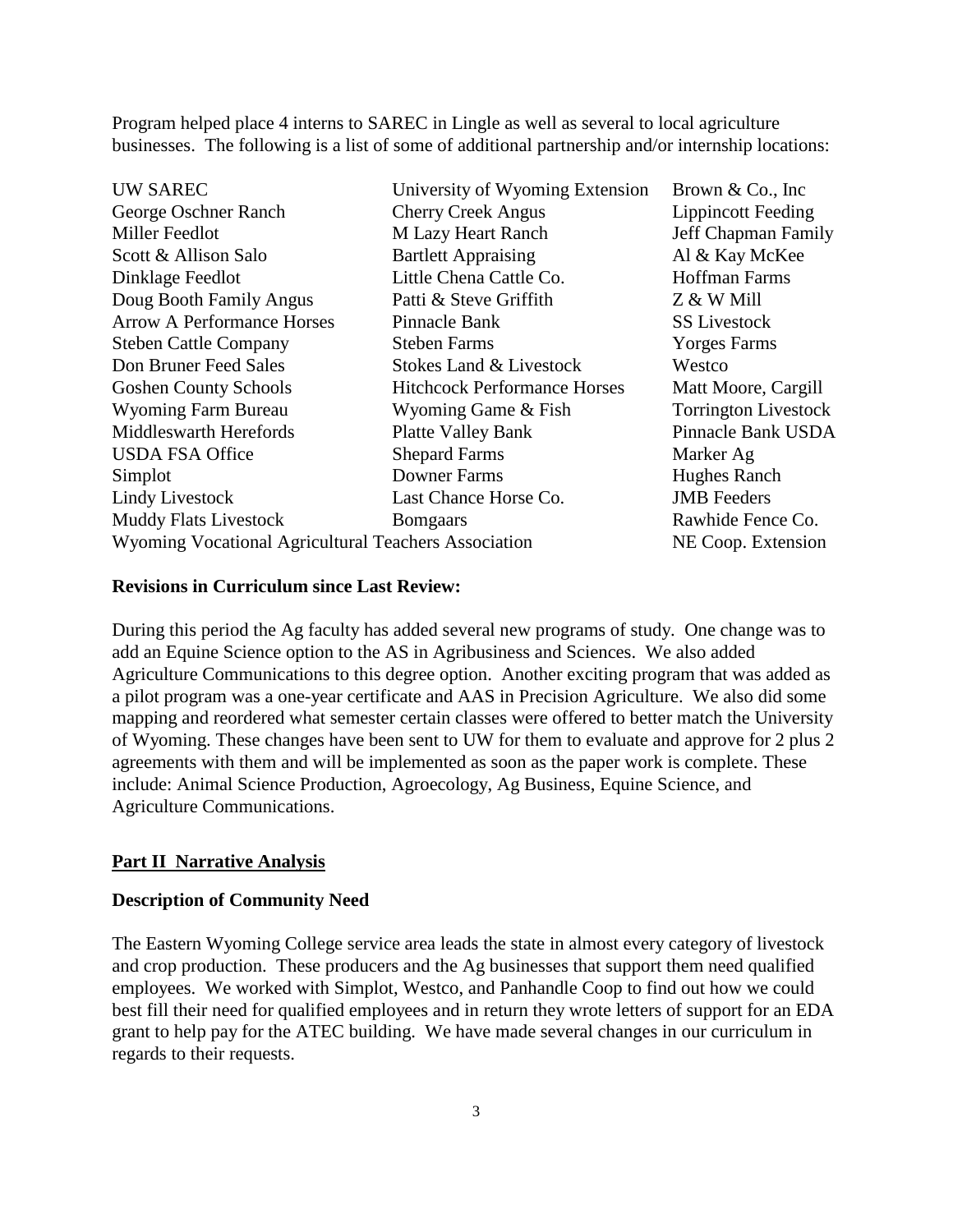The agriculture sector in the United States has more job opportunities in production agriculture and agri-business than current agricultural graduates to fill these positions (see following tables). Food production will need to double in the next 30 to 40 years to meet the food and fiber needs of a growing population that will reach 9 billion by 2050. Technology is one piece of the solution for this problem. Precision Agriculture allows farmers and ranchers to be more productive while using less chemicals and water. Rural communities, farms, and ranches will be dependent on a workforce that will have skills in machinery maintenance, welding, crop production, rangeland management, and livestock husbandry/production, plus life skills in communications, time management, decision-making, and leadership.

| <b>United States</b>        | Employment |         | Percent | <b>Job Openings</b> |
|-----------------------------|------------|---------|---------|---------------------|
|                             | 2012       | 2022    | Change  |                     |
| <b>Agricultural Workers</b> | 815.500    | 789.300 | $-3.2$  | 245,500             |
| Wyoming                     | Employment |         | Percent | <b>Job Openings</b> |
|                             | 2012       | 2022    | Change  |                     |
| <b>Agricultural Workers</b> | 1,226      | 1,302   | 6.2     | 448                 |

#### **Description of State and National Trends**

#### State and National Wages (from 2004 through 2014)

| Location             | Pay    | Year or Period |        |        |        |        |
|----------------------|--------|----------------|--------|--------|--------|--------|
|                      | Period | 10%            | 25%    | Median | 75%    | 90%    |
| <b>United States</b> | Hourly | 8.31           | 8.63   | 9.15   | 10.57  | 13.51  |
|                      | Yearly | 17.290         | 17.950 | 19.040 | 21,980 | 28,000 |
| Wyoming              | Hourly | 8.22           | 9.55   | 13.06  | 17.79  | 22.20  |
|                      | Yearly | 17,090         | 19,860 | 27,170 | 36,990 | 46,170 |

Other information or comments that would assist the Commission: Information on this chart was from Wyoming Employment Projections [http://doe.state.wy.us/lmi/proj2005/long\\_occ2014.htm.](http://doe.state.wy.us/lmi/proj2005/long_occ2014.htm) Wage data are collected by each state through the Occupational Employment Statistics (OES) survey, conducted by the Bureau of Labor Statistics (BLS) at the U.S. Department of Labor. National wage estimates are developed by BLS. State and national occupation infomation is classified using the Standard Occupation Classification (SOC) system.

## **Activities in Support of Student Recruitment and Retention:**

This year the college had two mass advising days (one each semester) similar to summer registration days. Ag faculty were at both of them and got many students registered. We always have lots of faculty participate in the summer registration days as well. Students are placed in classes according to their ability and in line with Acuplacer guidelines. The Block & Bridle organization, livestock judging and show teams, and rodeo teams provide extracurricular activities that tend to create cohorts of Ag students. In the area of recruiting, faculty members visit local High Schools, attend the state-wide High School Ag Teachers (Wyoming Vocational Agriculture Teachers Association) meetings, and contact potential students via mail and phone. Ag faculty and students are involved in the Sage Brush and Roses Banquet which helps raise funds for the program. The Ag faculty host the annual Agriculture Awards Banquet each spring where top students and graduating students are recognized. Ag faculty are also involved with Technology Day in November and Lancer Look in February. The Ag Department puts on the State FFA Veterinary Science CDE contest. This contest has grown in size, both in number of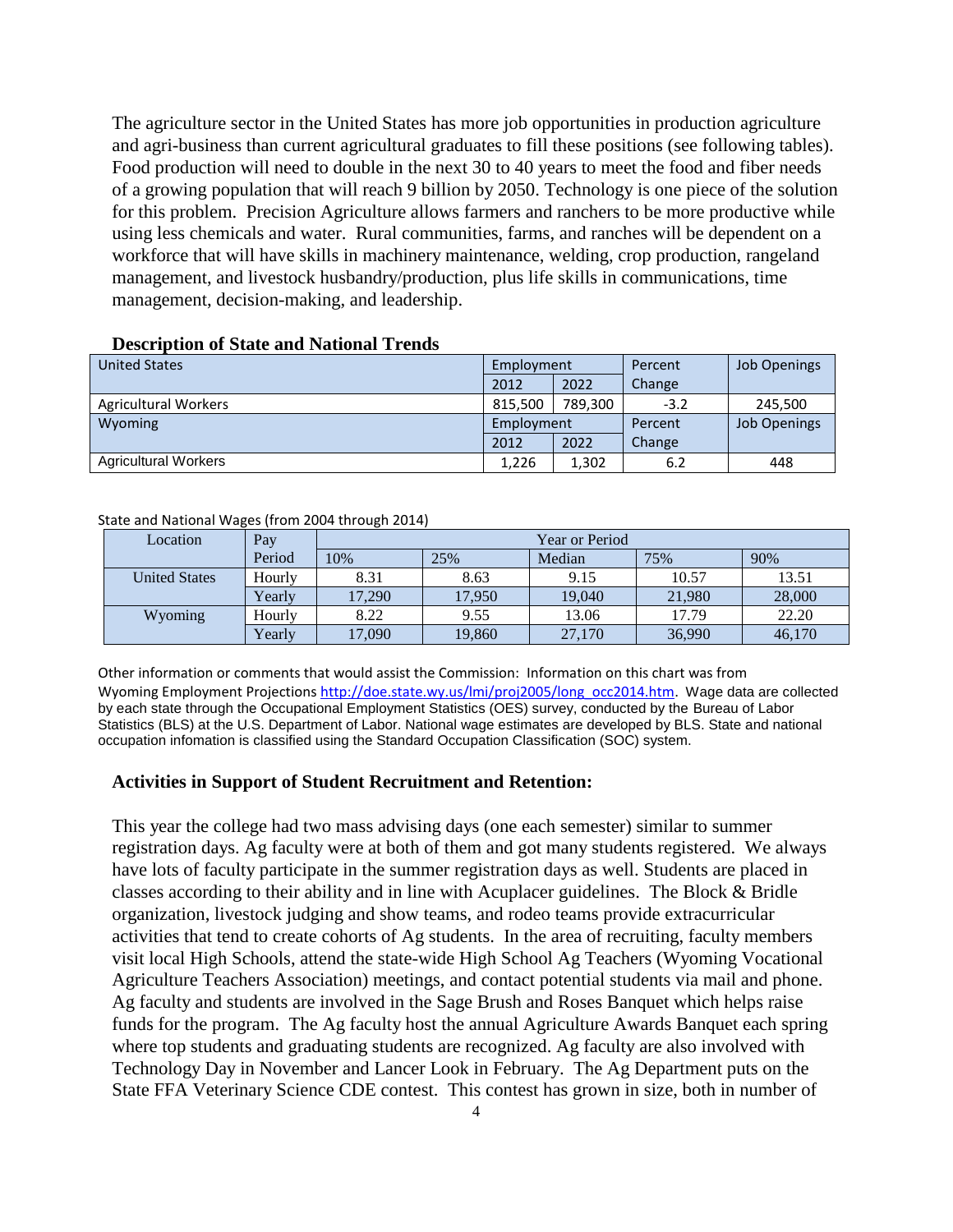contestants and number of participating teams. We also put on a practice range contest in October for FFA chapters for the last three years. We attend the State FFA Conventions and other FFA and 4H events in Montana, Wyoming, and Nebraska to recruit and to sponsor scholarship awards for several other CDE contests, including Farm/Ranch Management, Ag Mechanics, Prepared Speech, and Extemporaneous Speech. The Show Team has been successful in their participation at the Arizona National Stock Show, the Northern International Livestock Show, the Western Junior Livestock Show, and the National Western Stock Show. The EWC Ag department also sponsors awards at the Wyoming State Fair and sponsors the Supreme Cow program at the Goshen County Fair.

#### **Assessment of Student Learning**

The program assessment tool for AAS students is the Capstone course where students develop a business plan utilizing the course material that they have covered during their program at EWC. These business plans display much thought, insight, and practical applications of the course material that the students have taken. The program assessment tool for AS students is the Capstone course where students develop an in-depth research paper in an area of the student's interest. The completed paper is also presented orally to the instructor and fellow class members. Students have exhibited excellent research and presentation skills in creating their research papers. Students in Secondary Ag Education complete a Ag Ed portfolio for their Capstone project. The Beef Production Certificate program uses a cumulative exam. As a program, the faculty use the exam scores to look at a course with low scores to see how it might be improved.

Annually the University of Wyoming reports how EWC students that transferred there are performing. We routinely find that our transfers are doing as well as other community college transfers and students that began their education at the University. We also have found that most students that have graduated from EWC in Agriculture have found jobs in their related fields. In summarizing these assessment tools, we have found that students in general have been able to utilize their education when they leave EWC, either to further their education or to go out into the job market.

#### **Strengths of the Program and Faculty:**

The program has an excellent advisory committee that meets at least twice a year to review curriculum and make suggestions about the programs. We routinely have 8 to 12 members come to our meetings and give constructive advice on our programs.

The EWC Ag faculty members have strong production backgrounds and are currently involved in agriculture production and students benefit from this experience. Faculty work closely with students in order to ensure they receive the best quality education. We have low student to faculty ratios so that faculty get to know their students very well.

EWC has made progress in working with the University of Wyoming at the SAREC facility and will continue to develop relations to mutually benefit both institutions. Kole Dufore, who is an adjunct instructor for Precision Agriculture, is teaching part of his lab out at SAREC this spring.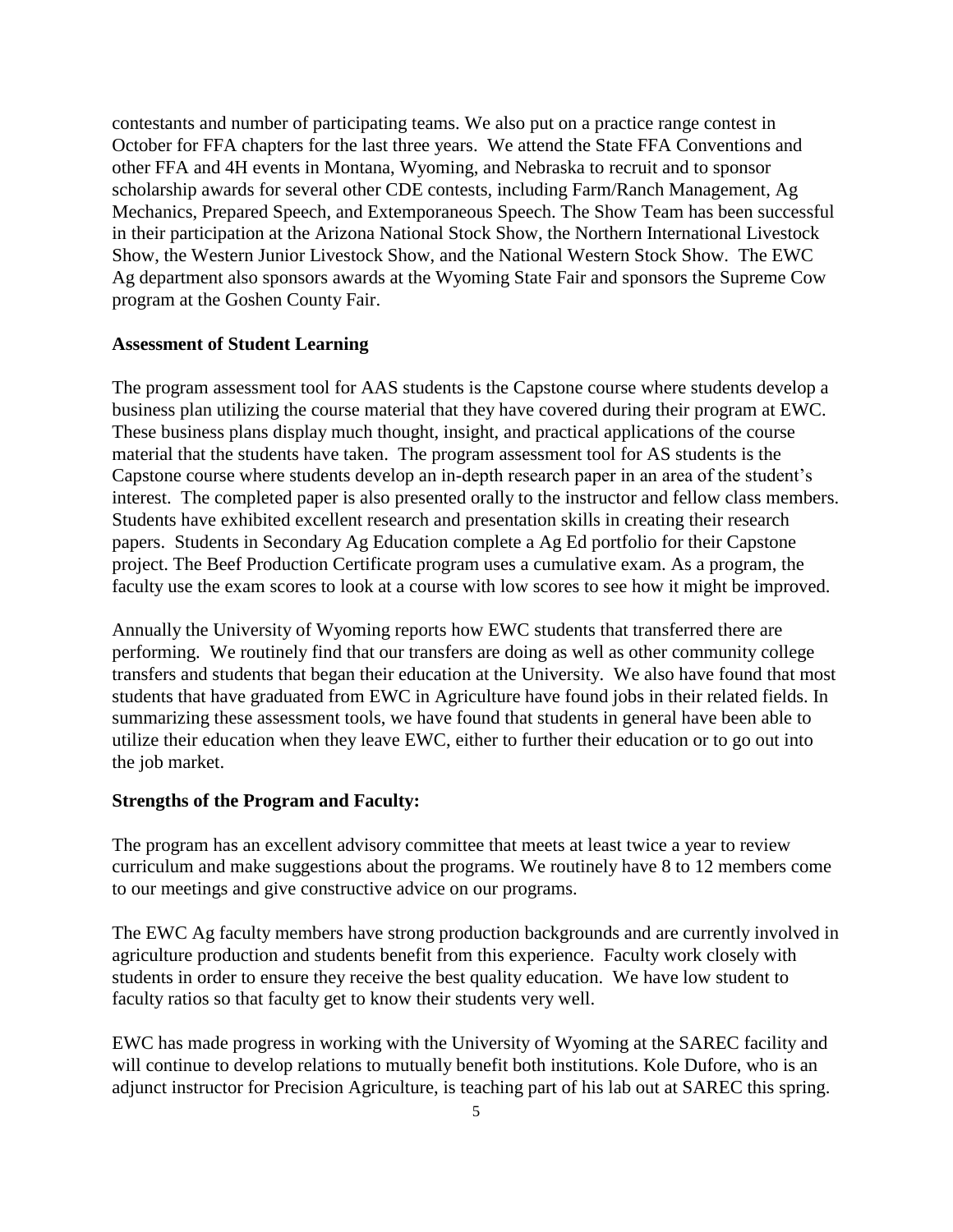Ag faculty continue to attend state FFA functions and meetings, work with 4H programs, as well as visit high school classrooms to educate and recruit.

Dr. Stokes teaches animal science courses at EWC and is the Division Chair for Agriculture, Business, Career and Technology. He is a licensed and federally accredited veterinarian. This is his 18<sup>th</sup> year teaching at the college. Dr. Stokes graduated from the Ranching for Profit School, which conducts ranch management courses and consultation all around the United States and other countries. He and his wife run a cow-calf and yearling operation as well as a grower feedlot that are Gap 4 certified by IMI Global.

Dr. Younglove, whose PhD is in Rangeland Ecology and Watershed Management, has taken over teaching the Principles of Range Management course and has added a Rangeland Plant Identification course in the fall. This has helped our farm and ranch program retain students and has added electives for the students interested in ranching. Dr. Younglove has half-time workload coaching and half- time instruction. Dr. Younglove also received tenure this spring and is very busy with keeping up the Ag Department's Facebook page. Dr. Younglove and her family are owners of Spy Club lambs and goats.

Kaitlyn Steben received tenure last spring. Kaitlyn has a MS in Ruminant Nutrition and extensive experience with running a start-up business. She is the founder and CEO of Shoo Fly Soap Co. an agri-business using goats' milk for soap and lotion. We have utilized her expertise within this area in teaching some of our agri-business courses. Kaitlyn serves as chair for *Sagebrush and Roses* which is the department's major fund raiser. She also is the secretary and clerk for the Lancer Livestock Sale and helps with the marketing of the event. Kaitlyn also helps maintain the EWC Ag Facebook page. This spring Kaitlyn was awarded the Honorary State Degree by Wyoming FFA Association. Kaitlyn and her husband farm and ranch near Torrington and raise club calves that the show team uses.

Amy Smith has a MS in Agroecology and is teaching our Agroecology courses as well as Soils and Crops courses. Amy also stepped up to the plate to attend an intense one week course at the University of Wyoming so that she could teach our Chemical Safety and Applications Course where students may become qualified to obtain their Commercial Applicators License. This class has been a huge success. Amy also introduced a new Entomology course that she hopes to teach every other fall semester online. Amy and her husband ranch south of Torrington.

John Marrin, MBA is a business instructor hired when Rick Vonburg retired. John has an extensive background in agriculture and teaches our Agriculture Finance course, Ag Econ I and II. He also teaches other business, marketing and computer science courses that some students have taken. John has worked hard at making the classes relevant to our students. He has helped implement the first EWC Millennial Business Club.

Adjunct faculty are a big strength of our programs in agriculture. We have several very qualified instructors that add lots of real-world experience and new faces to our programs. Shay Shimic,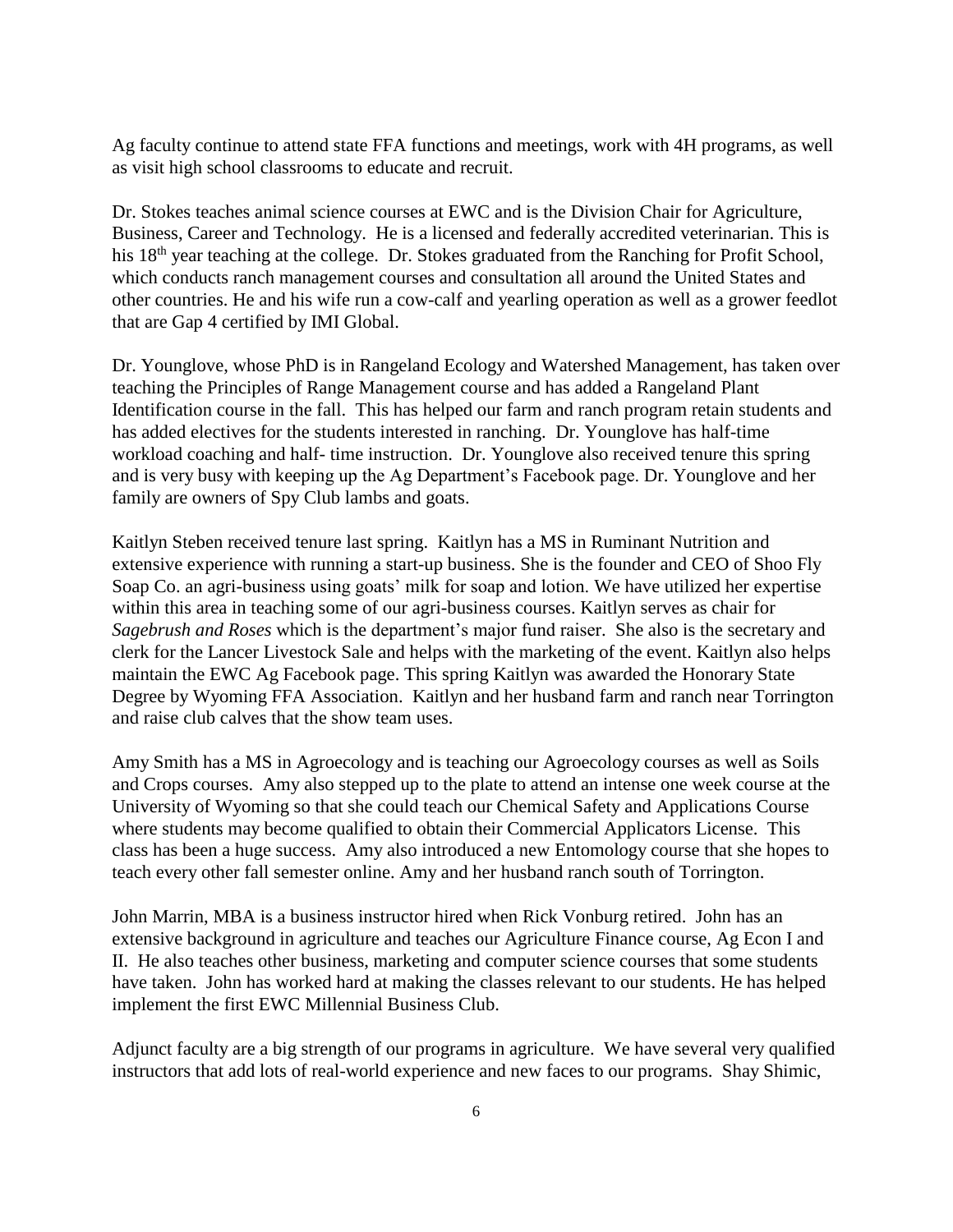local farmer, commodities broker and former bank auditor teaches our Commodities in Ag. class. Ty Steben, former Case IH mechanic and local farmer, teaches our Hydraulics and Equipment Maintenance and Repair Courses. Dr. Darrell Wilkes, who worked for ABS and NCBA, a local rancher, teaches our Management of Reproduction course. Kole Dufore, who works for Colorado State University Extension, teaches our Introduction to Precision Agriculture course.

## **Part III Recommendations**

#### **Faculty Recommendations**

With the addition of Precision Agriculture EWC will need to add an additional full-time faculty member or have to find several adjuncts which may not be available. Faculty would like to add a couple of meat science classes and a meats judging team as well. Meat Science is one area that our program is lacking. Our students taking these classes would better understand the meat and animal science industry. Students in Veterinary Technology would also benefit from these classes and facilities. The meats judging team would bring more transfer students to campus and with classes and facilities, we could recruit students from FFA programs that would come to our campus to work out. As ATEC becomes a reality we would recommend exploring the possibility of having someone to oversee the scheduling and activities of ATEC. It is going to need a "building manager" to make sure that activities are not scheduled on top of each other, etc. We feel this could possibly be something that a work study student might be able to handle. We would like to see increased numbers of livestock used at the North Campus for our Ag classes. The faculty would like to see a land lab that we can use for our classes as well. With these additions our faculty also would like to have a "farm manager" to help with animal care and planning of labs using animals along with perform other duties during the summers when faculty are not here. These duties could include irrigation, pasture rotation of our nannies and ewes, fencing duties, maintaining the crops in the high tunnels, cleaning pens, and working on the land lab etc. We need to keep monitoring how are recent changes are affecting student performance and student numbers. Faculty will continue to explore educational approaches in the classroom that will improve student engagement and student learning. We also want to continue exploring additional program possibilities as our facilities materialize. An alumni list or contact program needs to be created and utilized for marketing and fundraising purposes. With all this program growth, we see a need for increased budgets.

## **Advisory Committee Recommendations**

Committee members have provided invaluable advice in analyzing the proposed ATEC prints.

- They have suggested we be sure to have tie downs in the demonstration area, have indoor wash facilities, and have room for livestock when we have various shows and activities.
- The committee has recommended that EWC offers meat science courses and builds facilities to have hands-on-labs in ATEC.
- They have recommended that EWC keep the Beef Production certificate but perhaps change the name and add more livestock marketing to it.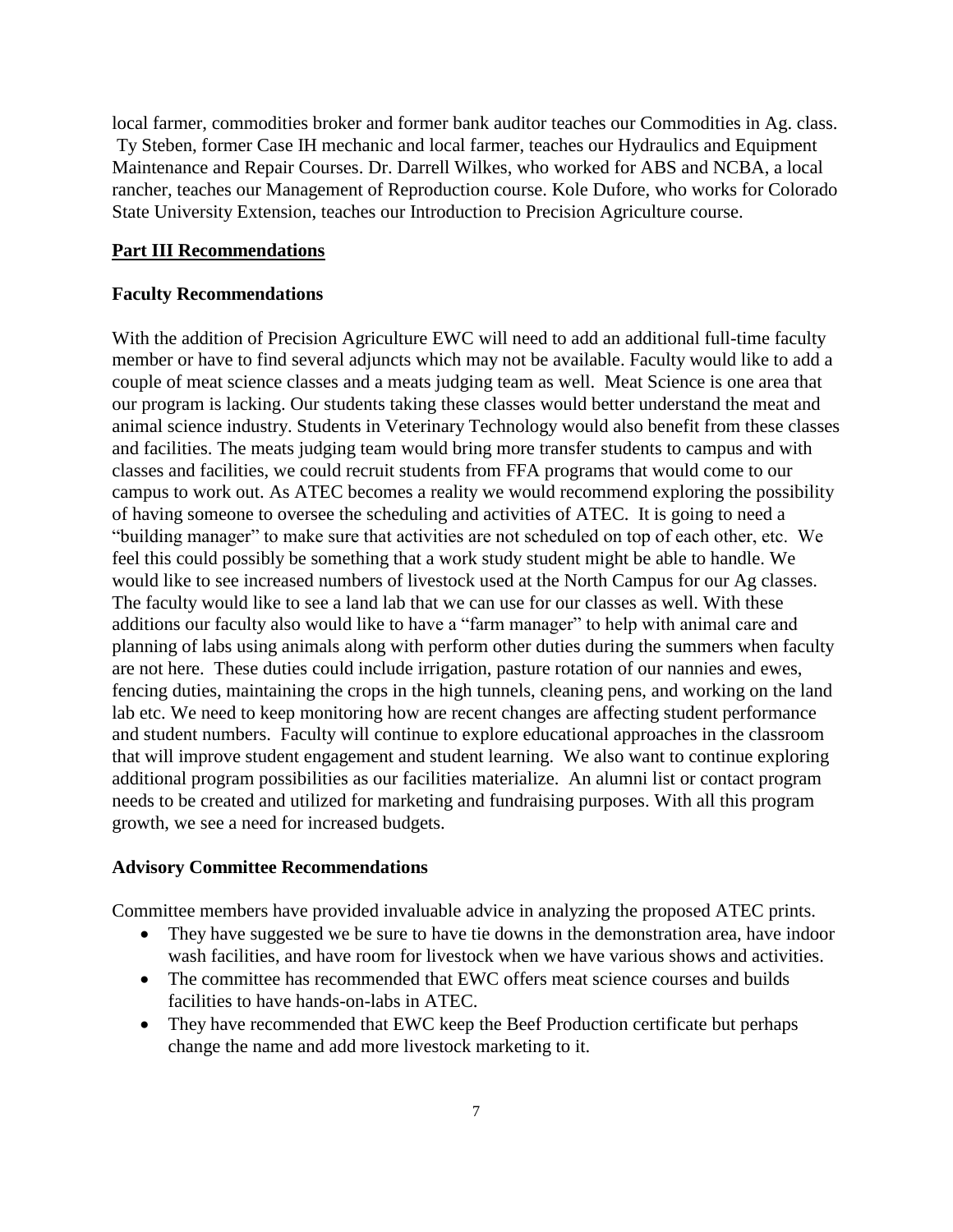- They recommend that we continue to look into various types of certification programs in addition to a degree, that will give our students an advantage in gaining employment.
- Another suggestion is a community artificial insemination course in May.
- The Committee recommends that the program continue to monitor the results of the changes made over the last few years to the Ag program.
- They recommend that we begin looking now at the various community activities that we might be able to host in ATEC—from local to national shows, trainings, workshops, expositions, etc.
- They continue to recommend more involvement and contact with every possible Ag related activity in the community and state, especially 4-H and FFA youth activities.
- The committee wants the Ag faculty included in any discussions about the ATEC building that might include building cuts due to the over-run in building costs.

## **Division Chair Recommendations**

The Ag Department has done a lot the past three years. We have continued to work with the architects as needed to design a building that will greatly enhance our programs. The Ag program numbers have been the highest they have ever been the last two years. The Livestock Show Team has had much success and has generated much student interest in our college. We have an Ag faculty team that is dedicated to growing and improving our Ag program. We have worked several weekends or holiday breaks getting ready for FFA contests, banquets, sales and recruiting events. We have strengthened our local ties with SAREC, the UW Extension service, and local producers. We have begun participating in more statewide meetings with FFA Ag instructors/advisors. These activities are bound to result in more recognition and more EWC student recruitment. Specific recommendations are as follows:

- Look to the energy sector of Wyoming to obtain dollars to build ATEC and other CTEC.
- Need a shop space for the Precision Agriculture labs.
- Coaching the show team and livestock judging is quickly becoming a two-person job, and Dr. Younglove is doing this on a half-time release contract. I would like to see an assistant coach to help with these duties. This person could also be the farm manager.
- Continue close involvement with local Ag entities such as SAREC, Extension, and other Ag related organizations. With the addition of a full-time Precision Agriculture faculty, EWC will be better positioned to offer services to SAREC and partner with them on more community activities.
- Continue involvement with FFA and 4-H activities, state meetings, and contests.
- Continue recruitment activities by visiting high school Ag classes where possible.
- Continue statewide articulation meetings with UW and Wyoming Community College instructors so that we can be aware of what is happening in other institutions.
- Address the outcomes assessment process for any improvement and changes that might better reflect student learning and possibilities for more appropriate techniques.